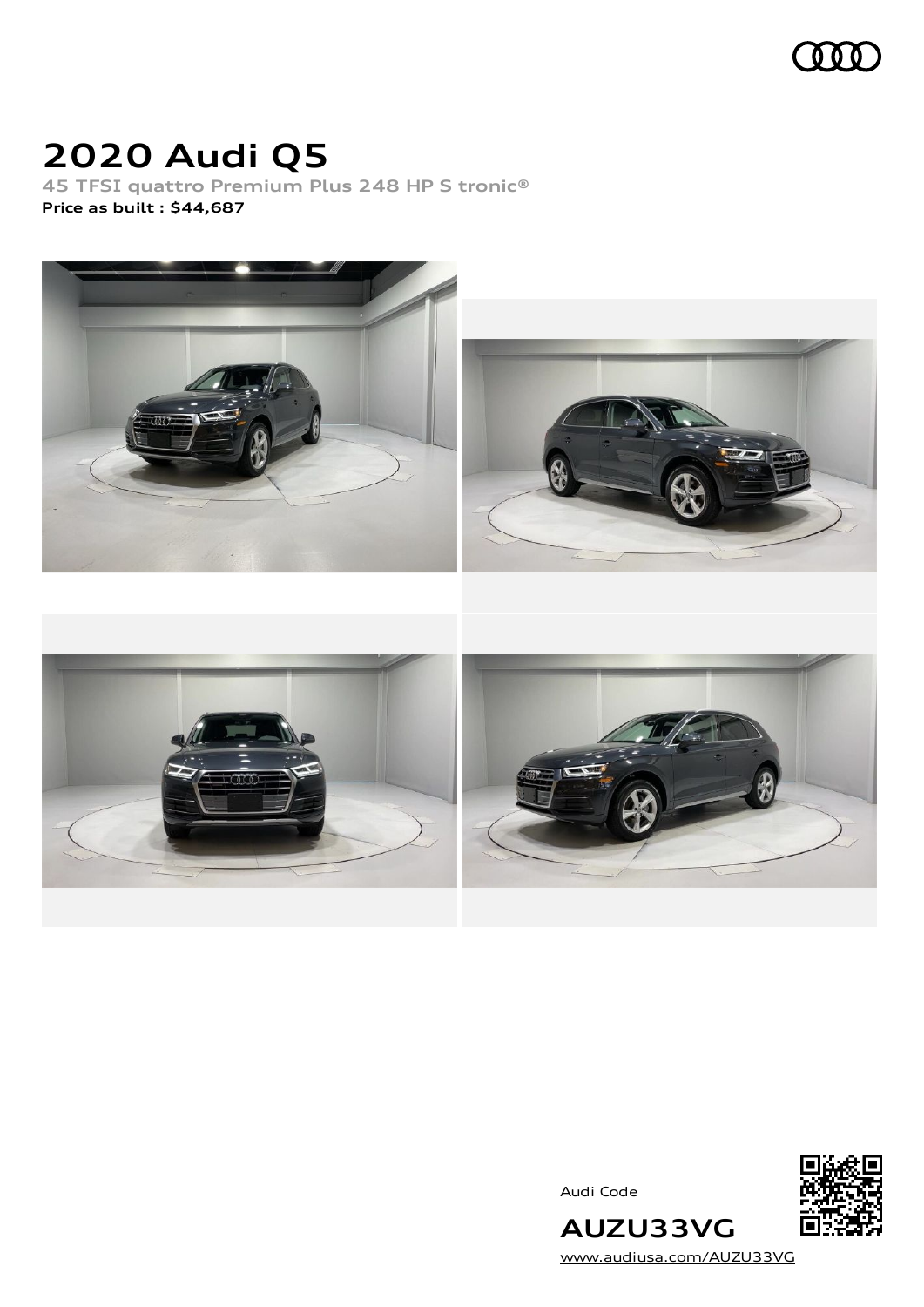# **Summary**

**Audi 2020 Audi Q5** 45 TFSI quattro Premium Plus 248 HP S tronic®

**Price as buil[t](#page-7-0)** \$44,687

## **Exterior colour**

Manhattan Gray metallic

## **Interior colour**

| Seats     | Black |
|-----------|-------|
| Dashboard | Black |
| Carpet    | Black |
| Headliner | Gray  |

## **Technical Specifications**

| Engine type                  | 2.0-liter four-cylinder                       |
|------------------------------|-----------------------------------------------|
| stroke                       | Displacement/Bore and 1,984/82.5 x 92.8 cc/mm |
| Torque                       | 273 lb-ft@rpm                                 |
| Top track speed              | 130 mph mph                                   |
| Acceleration (0 - 60<br>mph) | 5.9 seconds seconds                           |
| Recommended fuel             | Premium                                       |



## **Further Information**

| Warranty        | No           |
|-----------------|--------------|
| Mileage         | 31,855 miles |
| Type of vehicle | Used car     |
|                 |              |

### **Audi Code** AUZU33VG

**Your configuration on www.audiusa.com** [www.audiusa.com/AUZU33VG](https://www.audiusa.com/AUZU33VG)

**Commission number** b4a2aae30a0e09af5ebc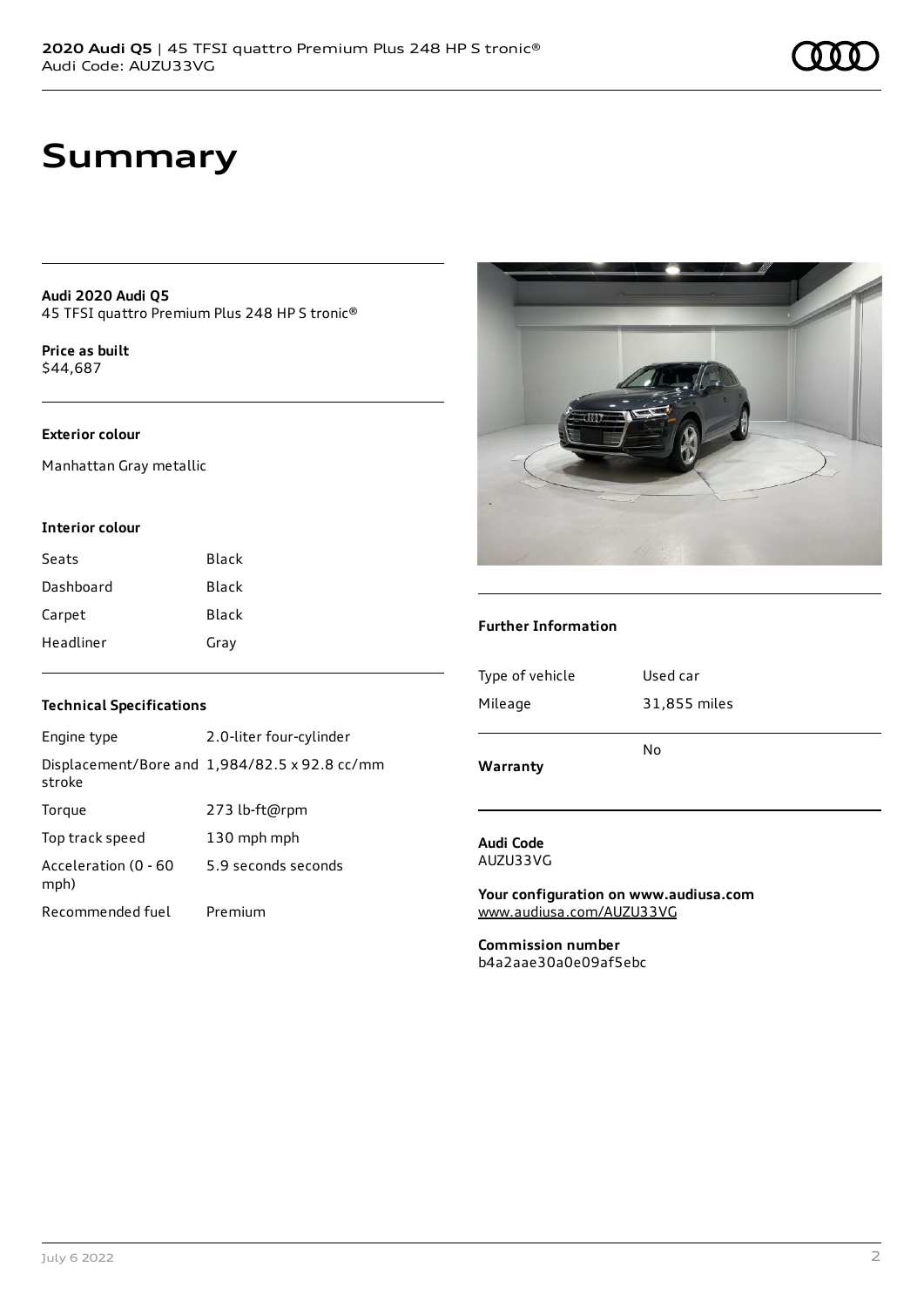

# **Standard features**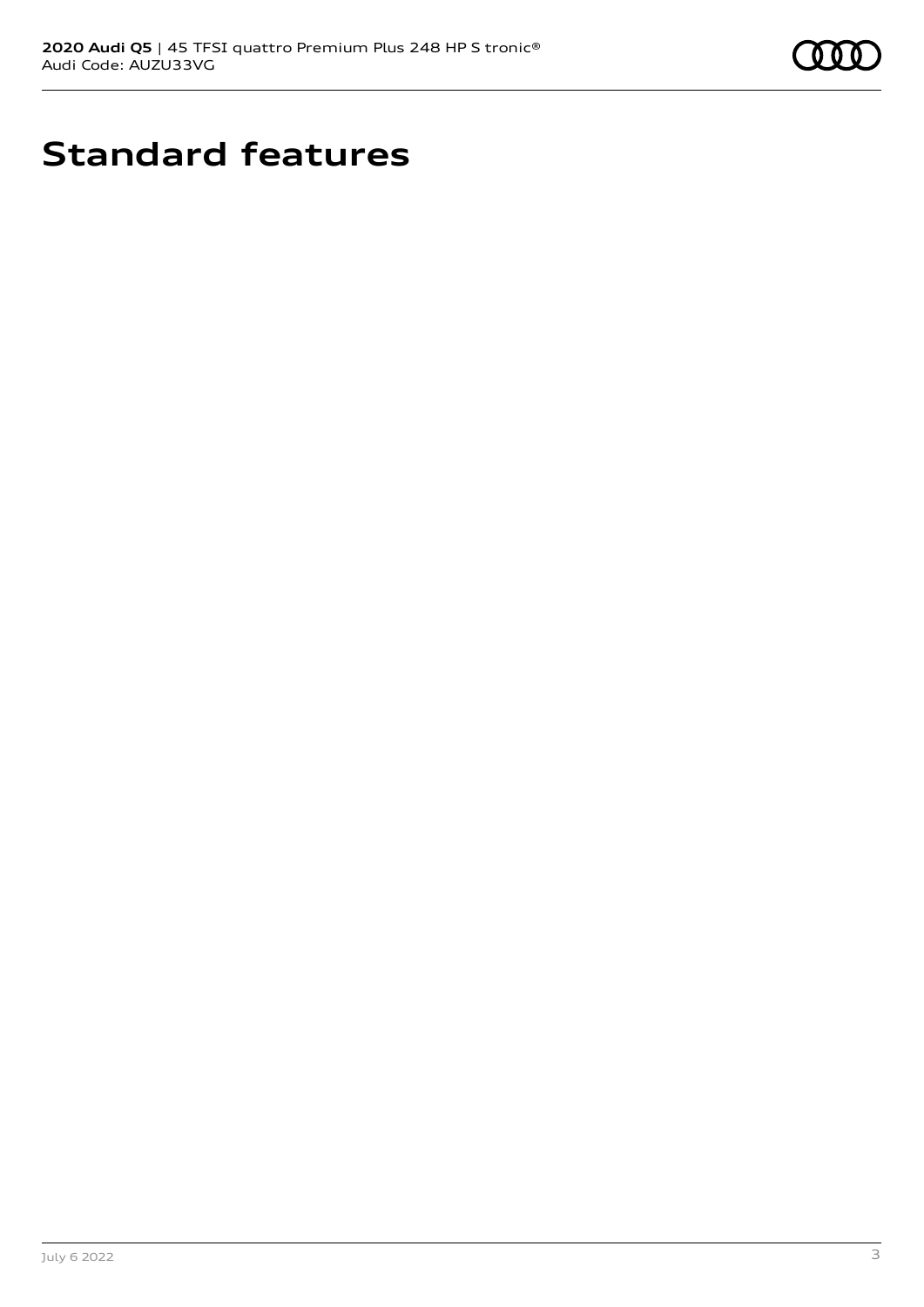# **Dealer remarks**

\*\*ORIGINAL MSRP WAS \$53,745.\*\* ONE OWNER HARD TO FIND 2020 Q5 AUDI CERTIFIED WITH AN UNLIMITED MILEAGE WARRANTY. GREAT COLOR IN MANHATTAN GRAY METALLIC, PREMIUM PLUS PACKAGE WITH PANORAMIC SUNROOF, PARKING SYSTEM PLUS, LED HEADLIGHTS, SIDE ASSIST WITH PRE SENSE REAR, MMI NAVIGATION, AUDI VIRTUAL COCKPIT, COLD WEATHER PACKAGE WITH FRONT/REAR HEATED SEATS AND HEATED STEERING WHEEL, BANG & OLUFSEN 3D SOUND SYSTEM, AUDI BEAM RINGS PUDDLE LIGHTS. CALL NOW FOR DETAILS 913-249-3400.

Recent Arrival! CARFAX One-Owner. Audi Certified Pre - Owned, Carfax One Owner, Clean Carfax, Power Moonroof/Sunroof, Panoramic Roof, Factory Navigation, GPS/Navigation, Non Smoker, Multi Media, 300 Point Mechanical Inspection, Contact Us - 877-392-9670, Alloy wheels, All-Weather Floor Mats, Audi Advanced Key, Audi Connect PRIME & PLUS, Audi Phone Box, Audi Pre Sense Rear, Audi Side Assist, Audi Virtual Cockpit, Auto-Dimming Power Folding Exterior Mirrors, Bang & Olufsen Sound System w/3D Sound, Cold Weather Package, Convenience Package, Convenience Plus Package, Driver Seat Memory, Front Door Sills w/Aluminum Inlay, Heated Rear Seats, Heated Steering Wheel, Leatherette Covered Center Console & Door Armrests, LED Headlights, Navigation System, Panoramic Sunroof, Premium Plus Package, Radio: MMI Navigation Plus w/MMI Touch, SiriusXM All Access Service, USB Charge Ports for Rear Seats, Wheels: 19" 5-Spoke Dynamic Design Partly Polished.

Certified.

45 Premium Plus Manhattan Gray Metallic quattro 22/28 City/Highway MPG

Audi Certified pre-owned Details:

- \* Roadside Assistance
- \* Warranty Deductible: \$0

\* Limited Warranty: 12 Month/Unlimited Mile beginning after new car warranty expires or from certified purchase date

\* 300+ Point Inspection

\* Includes 24/7 Roadside Assistance emergency towing, collision, jump start, flat tire change, emergency fuel service, lock-out service, extrication service, Audi assist, CARFAX Vehicle History Report and SiriusXM satellite radio complimentary 90 day subscription. If Audi New Vehicle Limited Warranty (NVLW) coverage remains at time of CPO purchase, CPO Limited Warranty Coverage commences upon expiration of NVLW and continues until 5 years from vehicle's original in-service date with no mileage limitation. If NVLW coverage has expired at time of CPO purchase, CPO Limited Warranty coverage commences at time of purchase and continues for 12 months with no mileage limitation. Limited warranty is transferable between private parties.

- \* Transferable Warranty
- \* Vehicle History

Audi Shawnee Mission is a proud member of the Holman Automotive family of dealerships. Holman Automotive is one of the largest privately-owned dealership groups in the United States, with 38 dealership franchises representing 17 brands from the East Coast to the Pacific Northwest. Since 1924 when we opened our first dealership, the Holman family has been dedicated to providing our customers with exceptional experiences. Through our leaders and employees, as well as our company values, we continue that tradition to this day and the journey continues. Audi Shawnee Mission 6601 E Frontage Road, Merriam Kansas, 66202.

Awards:

\* 2020 KBB.com Best Buy Awards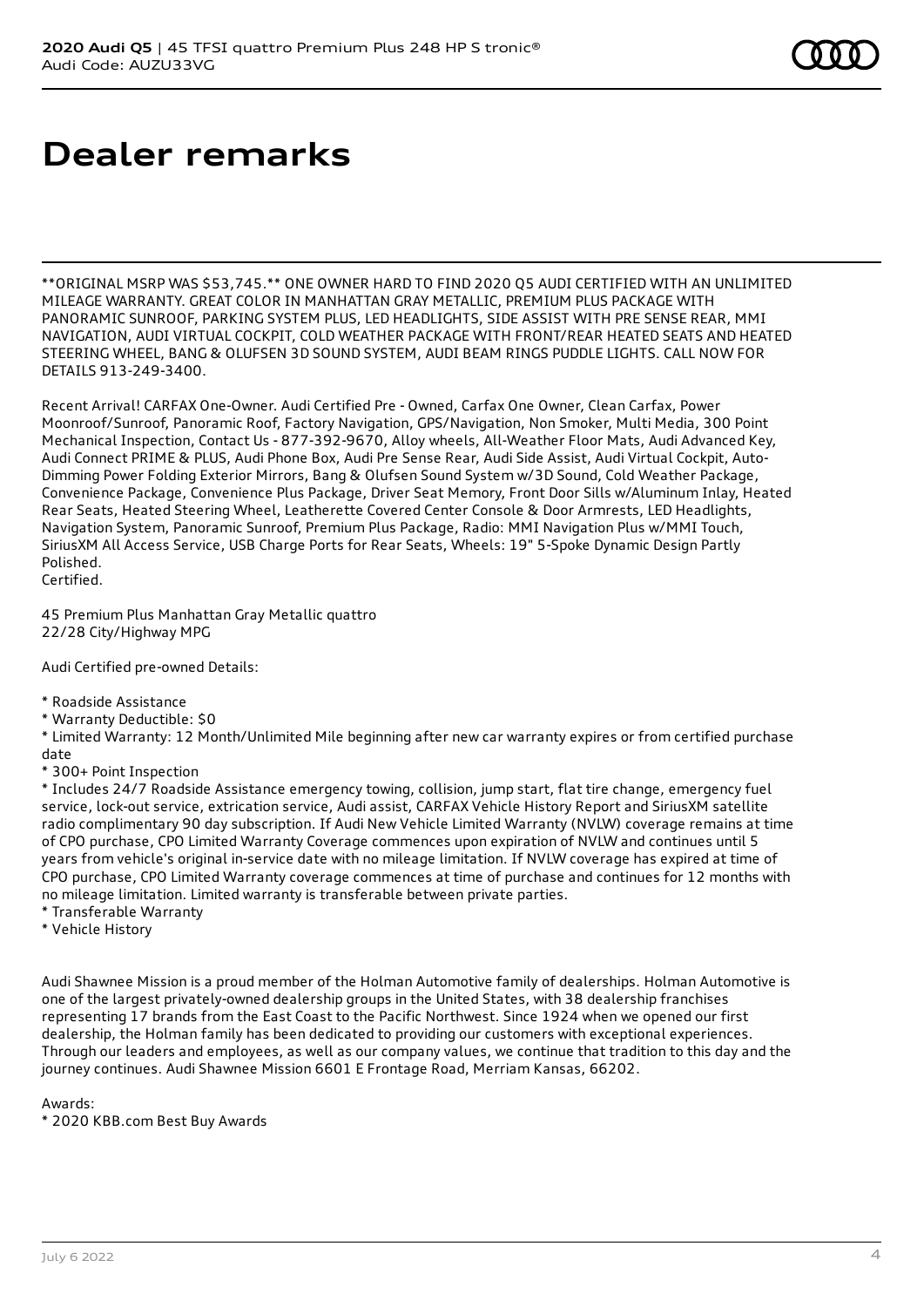**Technical Specifications**

Power Level 45 Displacement 2.0 l

Max. output ps/hp 248 @ rpm

Engine type 2.0-liter four-cylinder

**Engineering | Performance**

| Towing capacity                             | 4,400-lb lb                                   |
|---------------------------------------------|-----------------------------------------------|
| Torque                                      | 273 lb-ft@rpm                                 |
| Valvetrain                                  | 16-valve DOHC with Audi valvelift<br>system   |
| Acceleration (0 - 60<br>mph)                | 5.9 seconds seconds                           |
| Engine block                                | Cast-iron                                     |
| Induction/fuel injection Turbocharged/TFSI® |                                               |
| Cylinder head                               | Aluminum-alloy                                |
| stroke                                      | Displacement/Bore and 1,984/82.5 x 92.8 cc/mm |
| Top track speed                             | 130 mph mph                                   |

## **Electrical system**

| Alternator | 110-150 A   |
|------------|-------------|
| Battery    | 420 A/75 Ah |

# **Transmission | Drivetrain**

| Drivetrain type | quattro <sup>®</sup> all-wheel drive with ultra <sup>®</sup><br>technology |
|-----------------|----------------------------------------------------------------------------|
| Transmission    | Seven-speed S tronic <sup>®</sup> dual-clutch<br>automatic transmission    |

| <b>Steering</b>                            |                                                                      |
|--------------------------------------------|----------------------------------------------------------------------|
| Steering type                              | Electromechanical power steering<br>system                           |
| Turning diameter, curb- 38.4 ft<br>to-curb |                                                                      |
| Steering ratio                             | 15.8:1                                                               |
| Suspension                                 |                                                                      |
| Front axle                                 | Five-link front suspension                                           |
| Rear axle                                  | Five-link rear suspension                                            |
| <b>Brakes</b>                              |                                                                      |
| <b>Front brakes</b>                        | 13.3 (ventilated disc) in                                            |
| Rear brakes                                | 13.0 (ventilated disc) in                                            |
| <b>Body</b>                                |                                                                      |
| Material                                   | Multi-material body construction<br>(steel and aluminum composition) |

Warranty 4-year/50,000-mile Audi New Vehicle Limited Warranty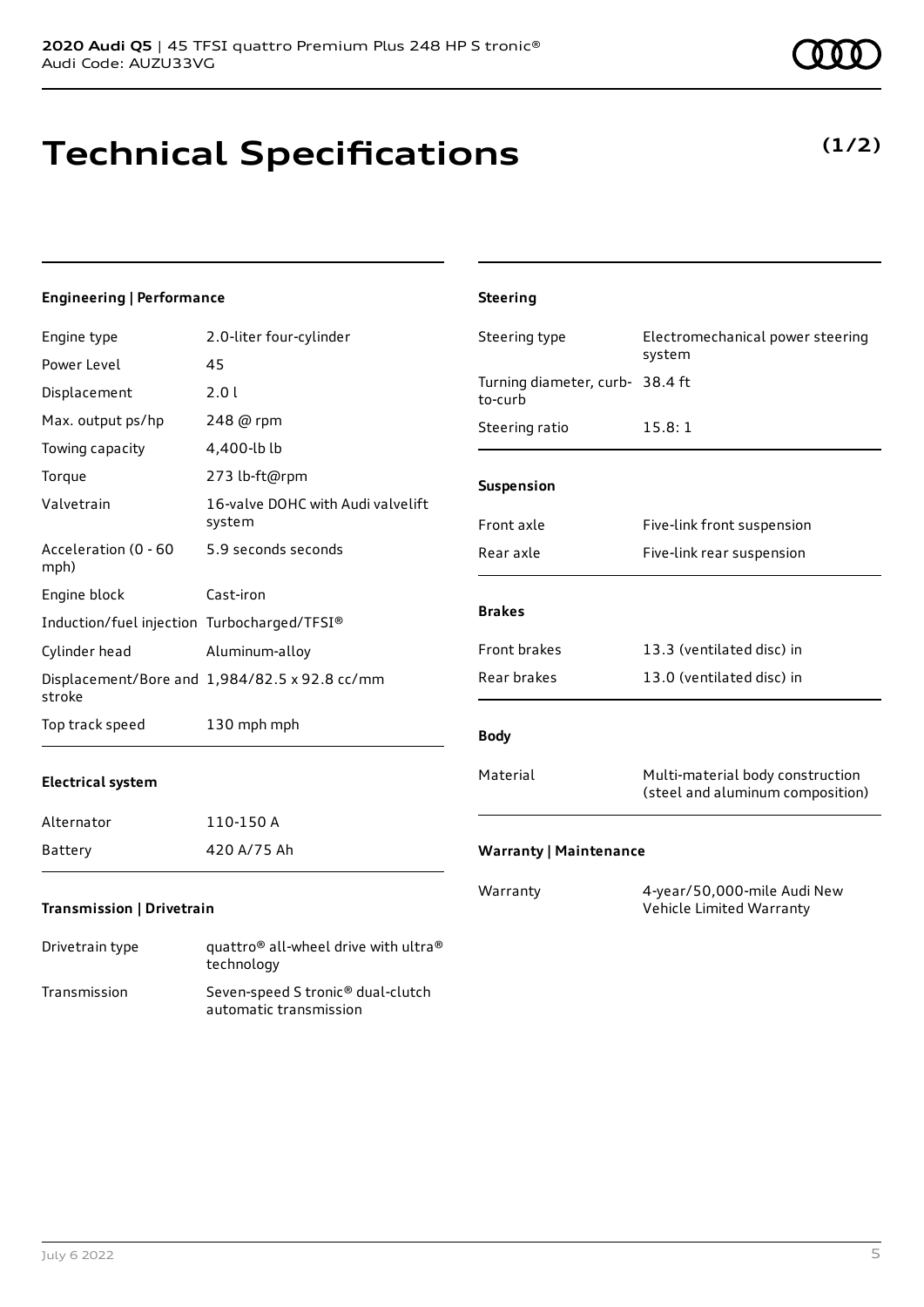# **Technical Specifications**

## **Exterior Measurements**

| Height                           | 65.3 in  |
|----------------------------------|----------|
| Overall width without<br>mirrors | 74.5 in  |
| Length                           | 183.6 in |
| Wheelbase                        | 111.0 in |
| Drag coefficient                 | 0.32 Cw  |
| Overall width with<br>mirrors    | 84.3 in  |
| Track rear                       | 63.3 in  |
| Track front                      | 63.6 in  |
| Curb weight                      | 4045 lb  |
| Ground clearance,<br>loaded      | 8.2 in   |

## **Interior measurements**

| Seating capacity                          | 5                      |
|-------------------------------------------|------------------------|
| Shoulder room, rear                       | 56.5 in                |
| Head room with front<br>sunroof           | 40.2 in                |
| Leg room, rear                            | 37.8 in                |
| Shoulder room, front                      | 57.7 in                |
| Head room with rear<br>sunroof            | 37.7 in                |
| Head room, rear                           | 39.3 in                |
| Leg room, front                           | 41.0 in                |
| Head room, front                          | 41.7 in                |
| Cargo volume, rear<br>seatbacks up/folded | 25.1/53.1 cu ft, cu ft |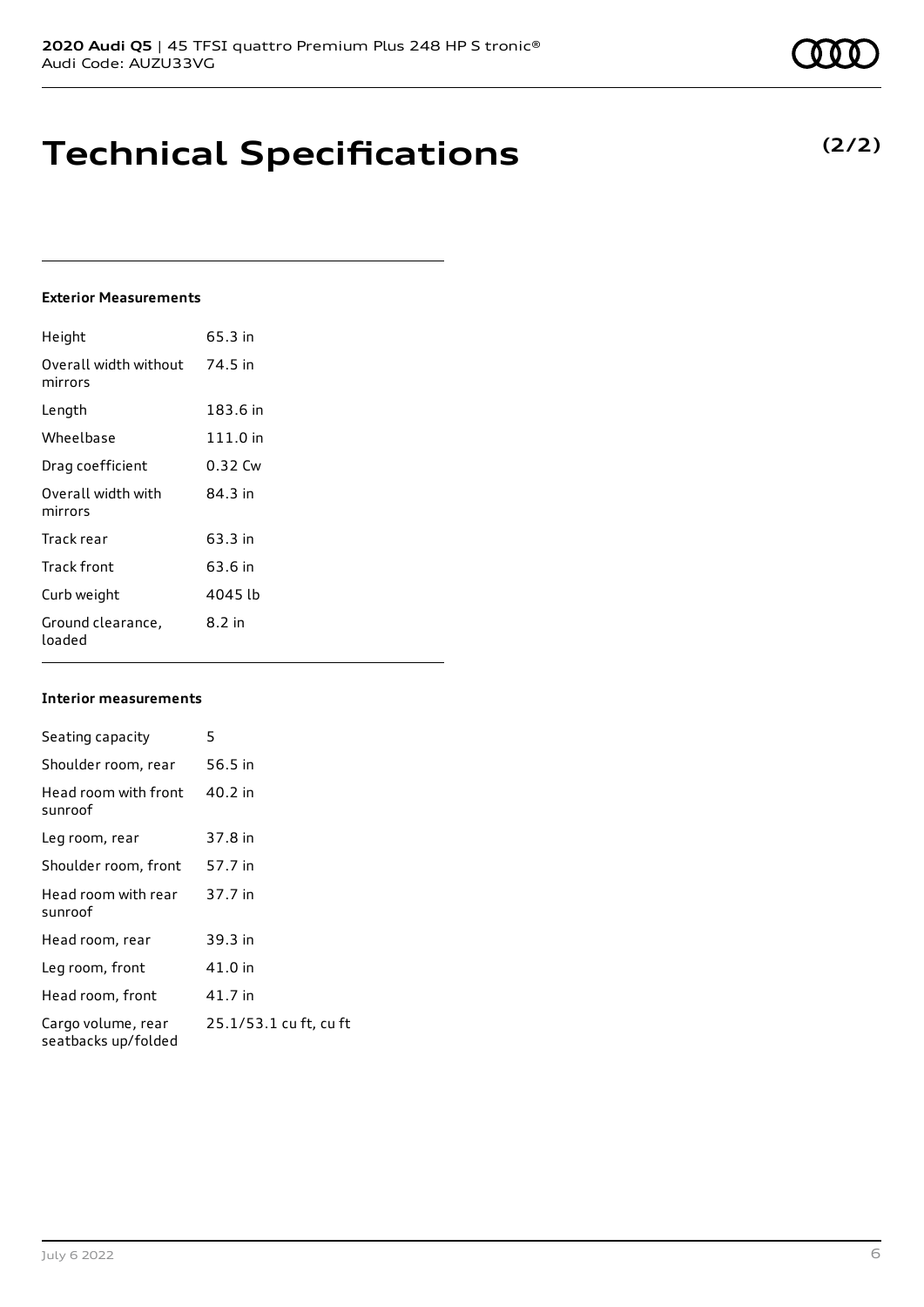# **Contact**

Dealer **Audi Shawnee Mission**

6601 Frontage Rd 66202 Mission KS

Phone: 9132493470 FAX: 9132493493

www: <https://www.audishawneemissionks.com/>